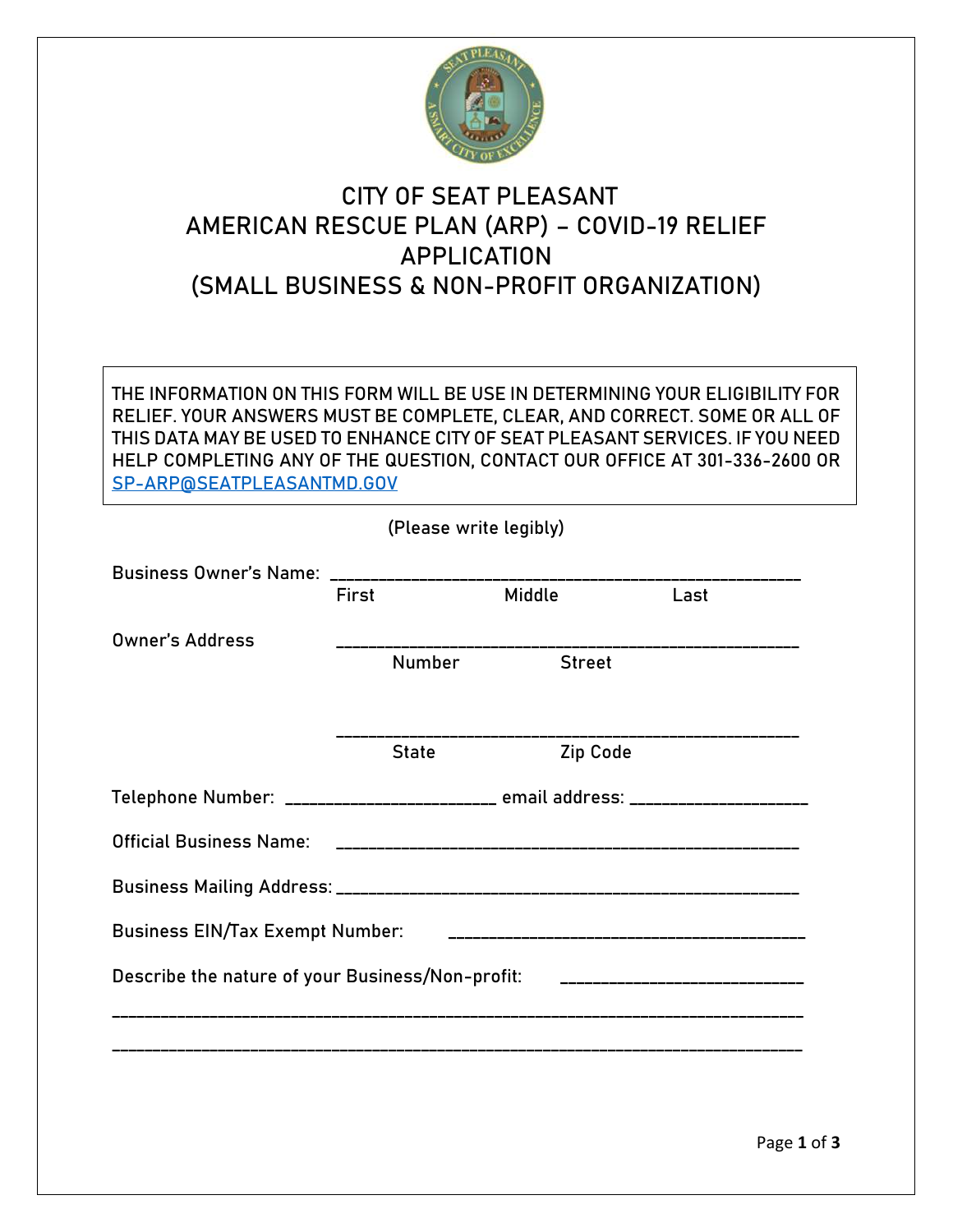| 1. | Are you certified in the State of Maryland as a Minority Business Owner?<br>Yes<br><b>No</b>                                                                                                       |
|----|----------------------------------------------------------------------------------------------------------------------------------------------------------------------------------------------------|
|    | 2. How many people do you currently employ?                                                                                                                                                        |
|    | 3. Prior to February 1, 2020, how many people did you employ?                                                                                                                                      |
|    | 4. What percentage of your business is conducted in the City of Seat Pleasant?                                                                                                                     |
|    | 5. What percentage of Seat Pleasant residents benefit from your business?                                                                                                                          |
|    | 6. Describe in detail, how the pandemic effected your business/non-profit (i.e.,<br>financial loss; unemployment for owner; required reduction in force; reduction in<br>employee salaries; debt)? |
|    |                                                                                                                                                                                                    |
| 7. | Describe in detail, how the relief funding will be used to help your business/non-<br>profit recover from the impact of COVID?                                                                     |
|    |                                                                                                                                                                                                    |
| 8. | Is your business location facing utility disconnection (water, electricity, heating fuel,<br>gas) related to the pandemic impact?<br>Yes<br>No                                                     |
| 9. | Is your business facing disconnection from Wi-Fi related to the pandemic?<br>Yes<br>No                                                                                                             |
|    | Page 2 of 3                                                                                                                                                                                        |